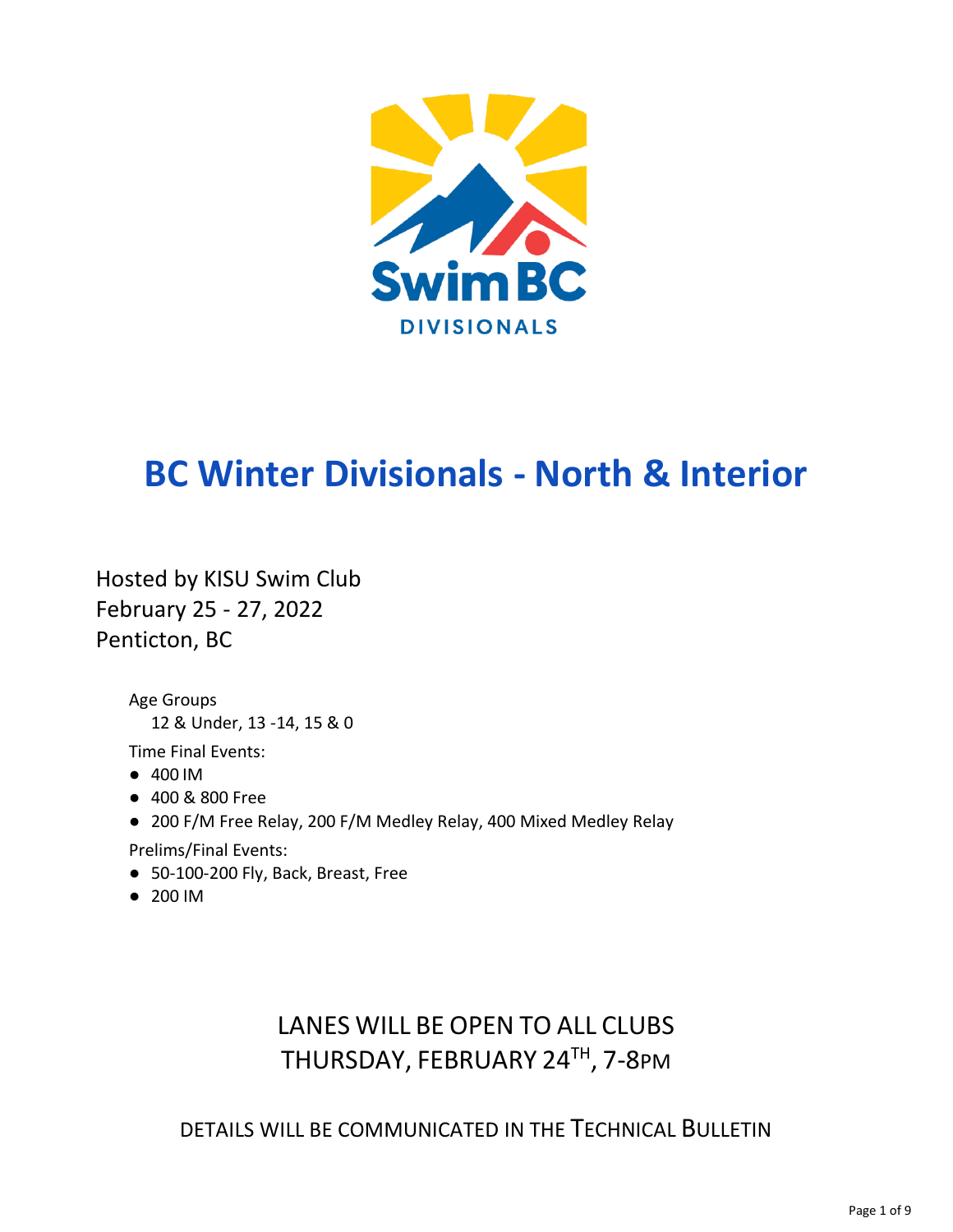*Hosted by Swim BC & KISU Swim Club*

Sanctioned by Swim BC: #36891

Swim BC and KISU Swim Club would like to begin by acknowledging that the land on which we gather lies on the unceded, traditional territory of the Okanagan Sylix people.

#### **SAFE SPORT**

Swim BC believes that athletes, coaches, officials, support staff and volunteers have the right to participate in a safe and inclusive sport environment that is free of abuse, harassment, and discrimination.

Swim BC is dedicated to providing a safe and inclusive environment, which involves promoting Open and Observable Environments. This means making meaningful and concerted efforts to avoid situations where a coach/official/staff member, etc. might be alone with an athlete. All interactions between an athlete and an individual who is in a position of trust should normally, and wherever possible, be in an environment or space that is both 'open' and 'observable' to others.

All participants in this event are reminded that they are bound by Swim BC's Policies and Procedures, including but not limited, to the Code of Conduct and Ethics policy, the Gender Equity policy and the Screening and CRC policy.

#### **COMPETITION HOSTS**

Swim BC and KISU Swim Club

#### **VENUE**

Penticton Community Center Pool 325 Power St, Penticton, BC V2A 7K9

#### **POOL**

10-lane 25m competition pool 3-lane 20m warm-up/cool down lanes

| <b>MEET MANAGER</b>          | Pamela Rutten (KISUswimmeet@gmail.com)                                           |
|------------------------------|----------------------------------------------------------------------------------|
| <b>MEET REFEREE</b>          | Mike Stamhuis                                                                    |
| <b>OFFICIALS COORDINATOR</b> | Wayne Williams                                                                   |
|                              | <b>SWIM BC &amp; ENTRIES CONTACT</b> Carrie Matheson (carrie.matheson@swimbc.ca) |

| <b>WARM UP AND SESSION TIMES</b> |                             |                     |  |  |  |  |  |  |
|----------------------------------|-----------------------------|---------------------|--|--|--|--|--|--|
| Friday, February 25, 2022        |                             |                     |  |  |  |  |  |  |
|                                  | Warm-up                     | $7:30 - 8:50$ am    |  |  |  |  |  |  |
| Prelims                          | Competition                 | 9:00am - 1:30pm     |  |  |  |  |  |  |
|                                  | Warm-up                     | $3:30 - 4:20$ pm    |  |  |  |  |  |  |
| <b>Finals</b>                    | Competition                 | 4:30 - 7:30pm       |  |  |  |  |  |  |
|                                  |                             |                     |  |  |  |  |  |  |
|                                  | Saturday, February 26, 2022 |                     |  |  |  |  |  |  |
| Prelims                          | Warm-up                     | 7:30 - 8:50am       |  |  |  |  |  |  |
|                                  | Competition                 | 9:00am - 1:30pm     |  |  |  |  |  |  |
| <b>Finals</b>                    | Warm-up                     | $3:30 - 4:20$ pm    |  |  |  |  |  |  |
|                                  | Competition                 | 4:30 - 7:30pm       |  |  |  |  |  |  |
|                                  |                             |                     |  |  |  |  |  |  |
|                                  | Sunday, February 27, 2022   |                     |  |  |  |  |  |  |
| Prelims                          | Warm-up                     | 7:00 - 8:20 am      |  |  |  |  |  |  |
|                                  | Competition                 | 8:30am - 1:30pm     |  |  |  |  |  |  |
| Finals                           | Warm-up                     | 2hrs. after prelims |  |  |  |  |  |  |
|                                  | Competition                 | 3hrs. after prelims |  |  |  |  |  |  |

*Note: All Session completion times are approximate*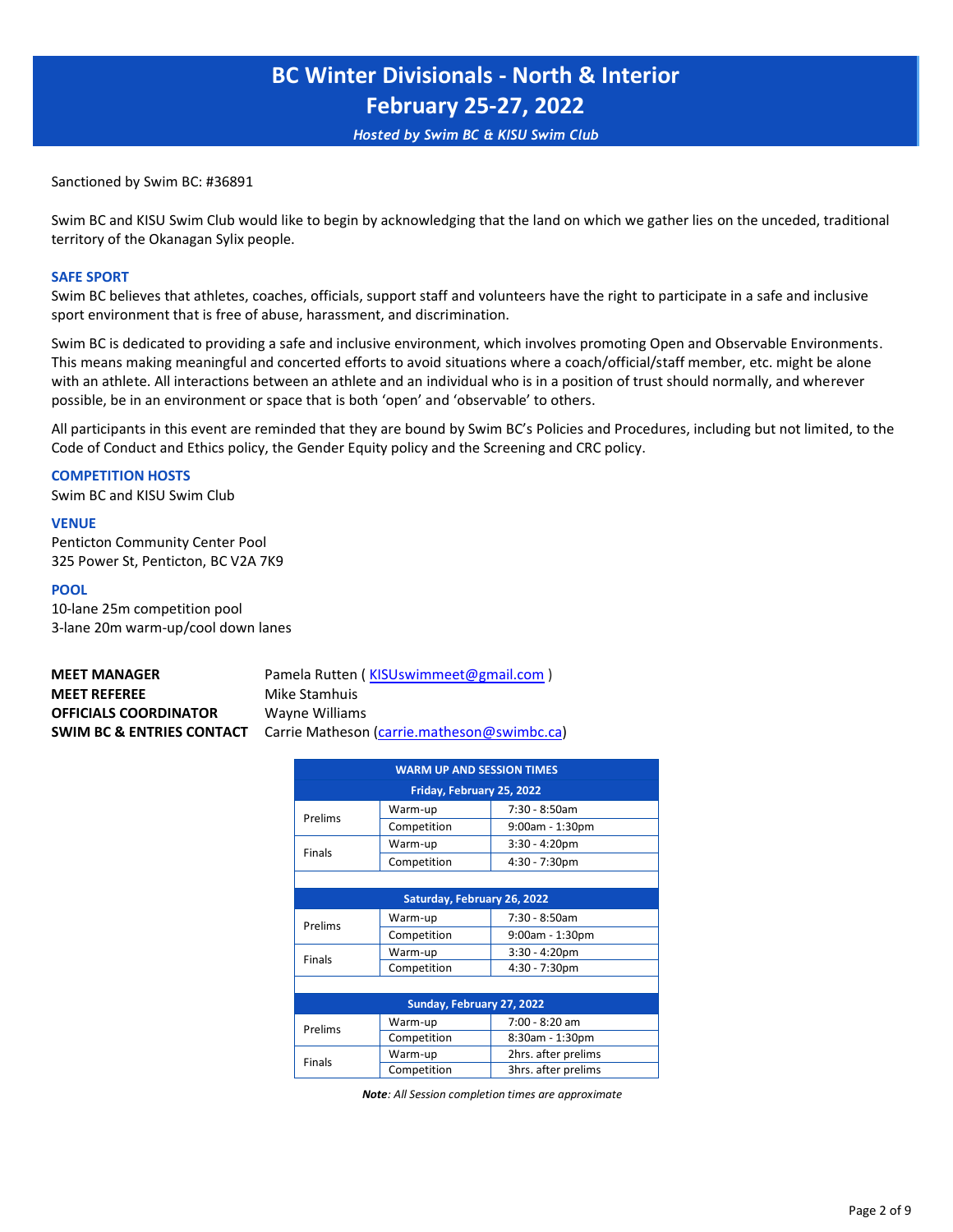### *Hosted by Swim BC & KISU Swim Club*

### **ELIGIBILITY**

- 1. All swimmers must be registered with a Swim BC, SNC, or other FINA recognized club.
- 2. Qualifying period is from January 1, 2020, to the entry deadline.
- 3. During the Qualifying Period, athletes must have attained at least **ONE** Divisional qualifying time (in their age group) AND not more than FOUR Provincial qualifying times, in an appropriately sanctioned competition as of the entry deadline.
- 4. Swimmers MAY NOT enter the events in which they have a Provincial qualifying time in.
- 5. Age groups for individual events will be 12 & Under, 13-14, 15 & Over
- 6. Swimmer age is as of the first day of competition.
- 7. Swimmers cannot swim in an "older" age group, with the exception being swimmers who "age up" between February 26<sup>th</sup> and March 10<sup>th</sup>, inclusive.
	- a. In these cases, swimmers will be moved into the "older" age category and will be subject to the same entry rules as other swimmers. **Email Entries Contact to ensure the swimmer is entered into the correct age category; send swimmer's name, DOB and SNC Registration Number by the entry deadline.**

#### **NON-QUALIFIED SWIMS**

Entries not meeting the qualifying standards will not be accepted.

### **ENTRIES**

- 1. Entries will be validated against the SNC meet results database; invalid entry times, unofficial splits, or converted entry times will not be accepted.
- 2. NO CONVERTED TIMES. All LCM entries will be converted to SCM by meet management and seeded accordingly.
- 3. "Custom Time" entries will not be accepted in individual events; swimmers must have a valid provable entry time in each event they enter.
- **4.** For reference purposes**, please email a .pdf copy of entries to the Entries Contact: Carrie Matheson [\(carrie.matheson@swimbc.ca\)](mailto:carrie.matheson@swimbc.ca)**
- 5. [Relay entries MUST incl](mailto:carrie.matheson@swimbc.ca)ude names along with the relay entries. Relay swimmers may be changed at the meet. If a relay is entered without FOUR (4) names, it will be seeded as "NT".
- 6. Individual Fees (including Swim BC Competition Surcharge and Facility Fees) are \$75.00 per swimmer.
- 7. Relay Fees are \$12.00 per relay.
- 8. Payment methods:
	- **ETransfer:** [admin@kisu.ca](mailto:admin@kisu.ca) [-indicate BC](mailto:admin@kisu.ca) Winter Divisionals 2022 Entry fees and Club Code
	- **Cheque:** Payable to **KISU Swim Club**
- 9. All fees MUST be paid to the Clerk of Course desk prior to the start of the meet.
- 10. Entries must be uploaded to SNC meet listings website prior to the entry deadline.
	- a. Please include the correct contact name, phone number, and email address when uploading entries.

11. Late entries (entries received or uploaded after Monday, Feb 14, 2022) will be accepted at the discretion of Meet Management. If accepted, all Meet Fees will be doubled.

## **ENTRY DEADLINE: MONDAY, FEBRUARY 14, 2022 AT 9:00 PM (PST)**

### **SCRATCH DEADLINE:**

#### **TUESDAY, FEBRUARY 22, 2022 AT 12:00 NOON**

#### **COVID RESTRICTIONS**

Meet Management reserves the right to alter the meet information and/or event schedule to comply with the current Public Health Orders and Facility Rules. That information will be distributed to all clubs as soon as possible.

- 1. No spectators allowed in the facility.
- 2. Masks are required at all times except when in the pool.
- 3. All volunteers/officials are required to be double vaccinated and show proof of vaccination as well as valid photo ID.

#### **GENERAL MEET RULES**

- 1. This meet will observe rules as outlined in the current SNC Rulebook.
- 2. POOL DEPTH: Shallow End .75m, Deep End 3.71m
	- a. Starts will be conducted from Starting Platforms (blocks) as per FINA FR 2.3 and SW 4.1
- 3. There will be no deck entries, exhibition swims, or time trials.
- 4. Swim BC Competition Warm-up Safety Procedures will apply.
- 5. Fastest three heats of all events will be circle-seeded.
- 6. There will be an "A" final only.
- 7. Backstroke Ledges will be available for Finals and warms ups for Finals sessions.
- 8. Time Final events (including relays) with 9 or 10 entrants, will be seeded such that the fastest heat will have all lanes filled.
- 9. All swim-offs are to be run at a time mutually agreed upon by coaches and officials. Every effort will be made to run the swim-off by the end of the session in which the tie occurred.
- 10. Coaches are asked to check in with the Meet Manager immediately upon arrival to pay entry fees, pick up Meet Package and receive information regarding any changes.
- 11. A coaches' meeting will be held 10 minutes prior to the start of the meet and as necessary throughout the meet.
- 12. Violations of the Swim BC Code of Conduct and Ethics policy may result in immediate disqualification from the meet.
- 13. All participants are to respect the facility rules including: no deck changing and no outside shoes on deck.
- 14. Coaches and officials: please bring your own refillable water bottle (no glass containers). Water filling stations are available throughout the facility.

### **400 & 800 FREESTYLE and 400 IM**

- 1. These events are time finals.
- 2. There will be a positive check-in for the 400m (Free & IM) and 800m (Free) events.
	- a. Deadline will be 30mins after the start of the session in which the event will be swum. (9:30am)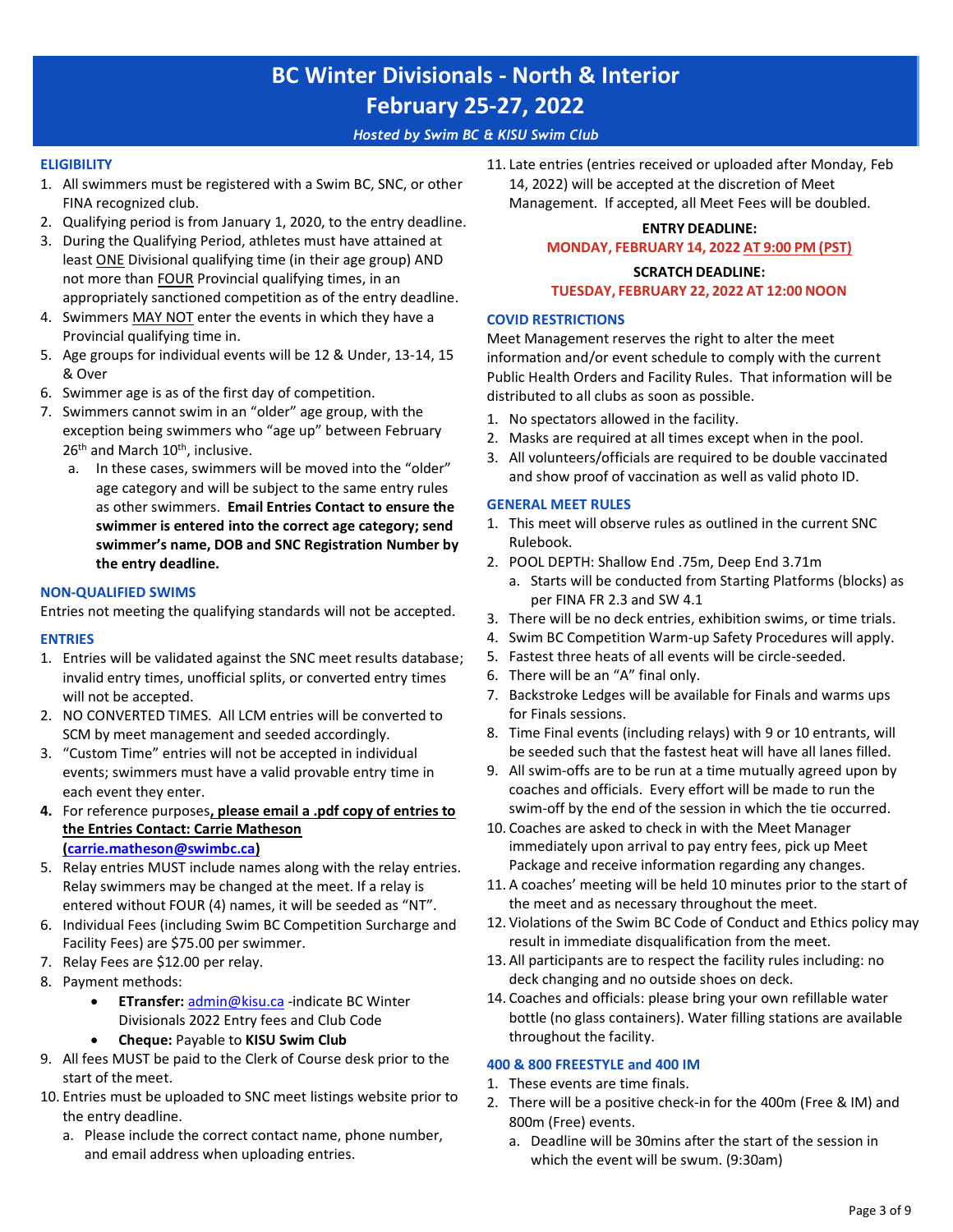### *Hosted by Swim BC & KISU Swim Club*

- 3. The Top 8 in each group will swim in a single heat in the Final Session of that day.
- 4. All other swimmers will be senior-seeded, swum fastest-toslowest alternating genders; two per lane, if necessary, to meet session timelines.
- 5. Distance Lap Counters will not be available.

### **PARA-SWIMMING**

1. There will be no para specific events at this meet.

### **RELAYS**

- 1. Age groups for relays will be 12 & Under, 13-14, and 15 & Over
- 2. All relays are time finals. There are no qualifying times for relays. NT entries will be accepted for relay events.
- 3. For relays, no more than **TWO** (2) swimmers may be from a younger age group. In such cases, the swimmer(s) may swim in both their own age-group relay as well as in one or more older age group relays.
- 4. Mixed relay teams must have 2 Females and 2 Males per team. a. No official splits will be taken during the Mixed Relay events.
- 5. Only swimmers whose names appear on the meet entries shall compete in relay events.
- 6. Swimmers who will be in relays only shall be listed in their club's Hy-tek entry file as "Relay Only Swimmers"; such swimmers will be subject to all swimmer surcharges.
	- a. A relay team may have no more than two "relay-only" swimmers.
	- **b. An email must also be sent to the Entries Contact notifying them of the relay-only swimmers and their SNC ID number and date of birth.**
- 7. Deadline for relay name/order changes will be 30 minutes prior to the start of the Final session.

## **SCORING**

| 1. Individual scoring: | 20-17-16-15-14-13-12-11-10-9  |
|------------------------|-------------------------------|
| Relay scoring:         | 40-34-32-30-28-26-24-22-20-18 |

## **AWARDS**

- 1. Medals will be awarded for 1st, 2nd, and 3rd places in all individual and relay events.
- 2. Ribbons will be awarded for 4th, 5th, 6th, 7th, 8<sup>th</sup>, 9th, and 10th places in individual events only.
- 3. Awards will be presented at the end of Sunday Finals.

### **SCRATCHES**

## **Scratches received prior to Feb 22nd at noon will not incur Meet Fees.**

- 1. There is no scratch penalty for no-shows, step downs and unexcused and/or incomplete swims during prelims and/or time finals.
- 2. The following rules apply for all finalists plus alternates as listed on the official posting of prelims results.
	- a. For all final sessions, no-shows, step downs and unexcused incomplete swims will be considered "late scratches" and subject to the late scratch penalty of \$20. Fines are to be paid immediately. The swimmer and/or relay swimmers in question shall not swim subsequent events until the fine is paid.
	- b. For finals, the scratch deadline will be 30 minutes following the completion of the preliminary events (excluding time final events).
	- c. For finals, email scratches will not be accepted.

## **COACH COMPLIANCE**

### **Registration**

Head Coaches must be, at minimum, registered in the Swimming Canada "A2" registration class. Assistant Coaches must be, at minimum, registered in the Swimming Canada "C" registration class. **All coaches must be fully registered and compliant with all Swim BC Registration Requirements.**

Failure to adhere to the Swim BC Registration Requirements presents substantial risks to Swim BC and its members.

It is incumbent upon each Coach to manage their registration and certification levels. Go to the CAC's [The Locker](https://thelocker.coach.ca/account/login?mode=login) [for more](https://thelocker.coach.ca/account/login?mode=login) information.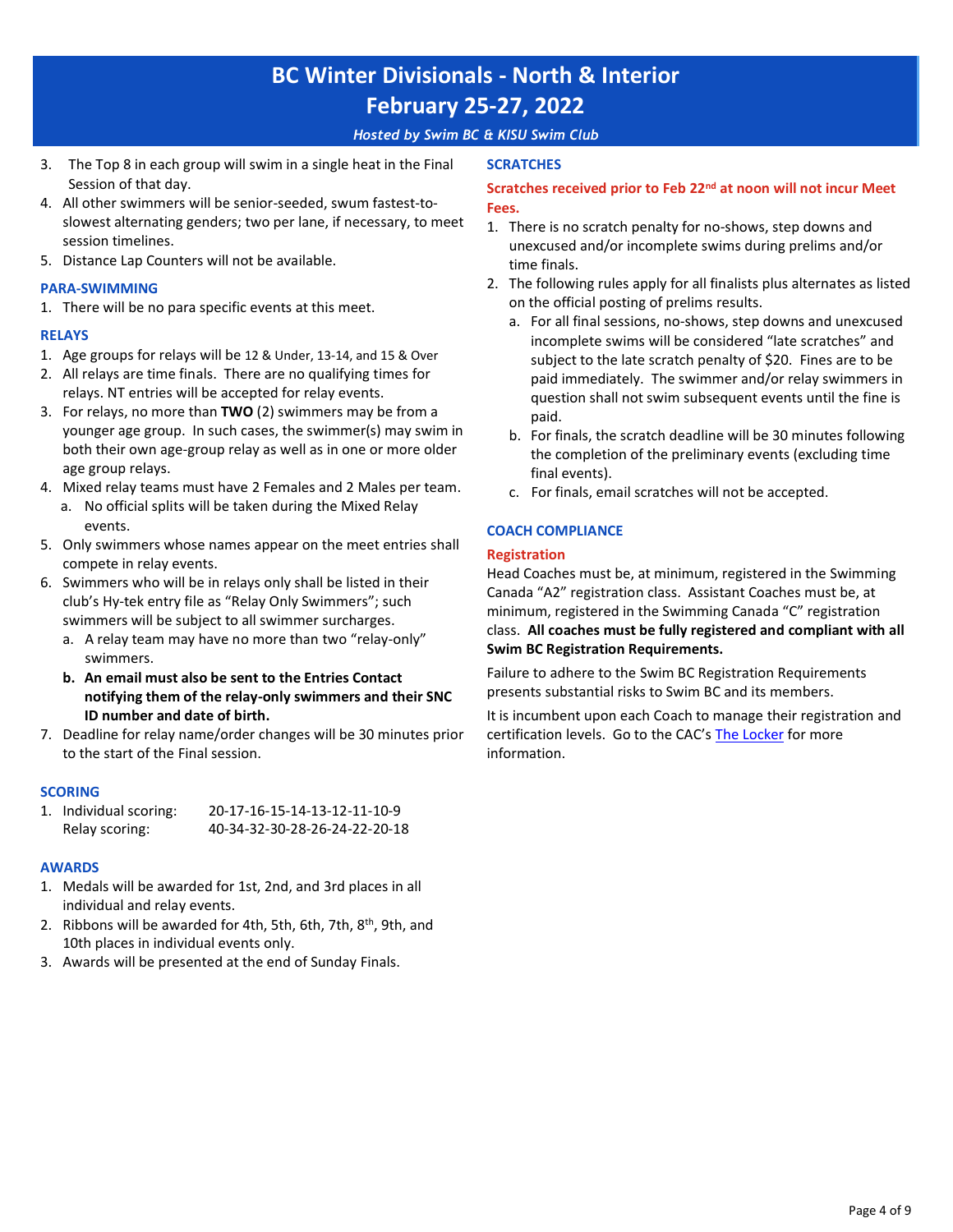*Hosted by Swim BC & KISU Swim Club*

## **Schedule of Events**

|               |             | FRIDAY, FEBRUARY 25, 2022   PRELIMS |               |              |               |             |                  | FRIDAY, FEBRUARY 25, 2022   FINALS |
|---------------|-------------|-------------------------------------|---------------|--------------|---------------|-------------|------------------|------------------------------------|
| Warm-Up:      |             |                                     | 7:30 - 8:50am |              | Warm-Up:      |             | $3:30 - 4:20$ pm |                                    |
| Competition:  |             | 9:00am - 1:30pm                     |               | Competition: |               |             | $4:30 - 7:30$ pm |                                    |
| <b>FEMALE</b> | <b>MALE</b> | AGE.                                | <b>EVENT</b>  |              | <b>FEMALE</b> | <b>MALE</b> | <b>AGE</b>       | <b>EVENT</b>                       |
|               |             | Open                                | 200 IM        |              |               |             | Open             | 200 IM                             |
|               | Д           | Open                                | 100 Back      |              |               |             | Open             | 100 Bac                            |
|               | 6           | Open                                | 200 Flv       |              |               |             | Open             | 200 Fly                            |
|               | 8           | Open                                | 50 Breast     |              |               |             | Open             | 50 Breas                           |
|               | 10          | Open                                | 400 Free (TF) |              | $\Omega$      | 10          | Open             | Top 8 (of each age gro             |

|             |             | FRIDAY, FEBRUARY 25, 2022   PRELIMS |               |               |                  |            | FRIDAY, FEBRUARY 25, 2022   FINALS    |  |  |
|-------------|-------------|-------------------------------------|---------------|---------------|------------------|------------|---------------------------------------|--|--|
| m-Up:       |             | 7:30 - 8:50am                       |               | Warm-Up:      |                  |            | $3:30 - 4:20$ pm                      |  |  |
| npetition:  |             | $9:00am - 1:30pm$                   |               | Competition:  | $4:30 - 7:30$ pm |            |                                       |  |  |
| <b>AALE</b> | <b>MALE</b> | <b>AGE</b>                          | <b>EVENT</b>  | <b>FEMALE</b> | <b>MALE</b>      | <b>AGE</b> | <b>EVENT</b>                          |  |  |
|             |             | Open                                | 200 IM        |               | 2                | Open       | 200 IM                                |  |  |
|             | 4           | Open                                | 100 Back      | 3             | 4                | Open       | 100 Back                              |  |  |
|             | 6           | Open                                | 200 Fly       | .5            | 6                | Open       | <b>200 Fly</b>                        |  |  |
|             | 8           | Open                                | 50 Breast     |               | 8                | Open       | 50 Breast                             |  |  |
| 9           | 10          | Open                                | 400 Free (TF) | 9             | 10               | Open       | Top 8 (of each age group) of 400 Free |  |  |
|             |             |                                     |               | 11            | 12               | 12 & Under | 200 Free Relay                        |  |  |
|             |             |                                     |               | 13            | 14               | $13 - 14$  | 200 Free Relay                        |  |  |
|             |             |                                     |               | 15            | 16               | 15 & Over  | 200 Free Relay                        |  |  |

|               |             | SATURDAY, FEBRUARY 26, 2022   PRELIMS |               |               |             | SATURDAY, FEBRUARY 26, 2022   FINALS |
|---------------|-------------|---------------------------------------|---------------|---------------|-------------|--------------------------------------|
| Warm-Up:      |             | 7:30 - 8:50am                         |               | Warm-Up:      |             | $3:30 - 4:20$ pm                     |
| Competition:  |             | 9:00am - 1:30pm                       |               | Competition:  |             | $4:30 - 7:30$ pm                     |
| <b>FEMALE</b> | <b>MALE</b> | <b>AGE</b>                            | <b>EVENT</b>  | <b>FEMALE</b> | <b>MALE</b> | <b>AGE</b>                           |
| 17            | 18          | Open                                  | 200 Free      | 17            | 18          | Open                                 |
| 19            | 20          | Open                                  | <b>50 Flv</b> | 19            | 20          | Open                                 |
| 21            | 22          | Open                                  | 100 Breast    | 21            | 22          | Open                                 |
| 23            | 24          | Open                                  | 50 Free       | 23            | 24          | Open                                 |
| 25            | 26          | Open                                  | 200 Back      | 25            | 26          | Open                                 |
| 27            | 28          | Open                                  | 400 IM (TF)   | 27            | 28          | Open                                 |

|             |             | SATURDAY, FEBRUARY 26, 2022   PRELIMS |               |                              |             |               | SATURDAY, FEBRUARY 26, 2022   FINALS |  |
|-------------|-------------|---------------------------------------|---------------|------------------------------|-------------|---------------|--------------------------------------|--|
| rm-Up:      |             | 7:30 - 8:50am                         |               | $3:30 - 4:20$ pm<br>Warm-Up: |             |               |                                      |  |
| npetition:  |             | $9:00am - 1:30pm$                     |               | Competition:                 |             | 4:30 - 7:30pm |                                      |  |
| <b>MALE</b> | <b>MALE</b> | <b>AGE</b>                            | <b>EVENT</b>  | <b>FEMALE</b>                | <b>MALE</b> | <b>AGE</b>    | <b>EVENT</b>                         |  |
| 17          | 18          | Open                                  | 200 Free      | 17                           | 18          | Open          | 200 Free                             |  |
| 19          | 20          | Open                                  | <b>50 Flv</b> | 19                           | 20          | Open          | <b>50 Fly</b>                        |  |
| 21          | 22          | Open                                  | 100 Breast    | 21                           | 22          | Open          | 100 Breast                           |  |
| 23          | 24          | Open                                  | 50 Free       | 23                           | 24          | Open          | 50 Free                              |  |
| 25          | 26          | Open                                  | 200 Back      | 25                           | 26          | Open          | 200 Back                             |  |
| 27          | 28          | Open                                  | 400 IM (TF)   | 27                           | 28          | Open          | Top 8 (of each age group) of 400 IM  |  |
|             |             |                                       |               | 29                           | 30          | 12 & Under    | 200 Medley Relay                     |  |
|             |             |                                       |               | 31                           | 32          | $13 - 14$     | 200 Medley Relay                     |  |
|             |             |                                       |               | 33                           | 34          | 15 & Over     | 200 Medley Relay                     |  |

| Approx. 2hrs. after conclusion of prelims<br>7:00 - 8:20am<br>Warm-Up:<br>Warm-Up:<br>Start of competition 1hr. later<br>Competition:<br>8:30am - 1:30pm<br>Competition:<br><b>FEMALE</b><br><b>FEMALE</b><br><b>MALE</b><br><b>MALE</b><br><b>AGE</b><br><b>EVENT</b><br><b>AGE</b><br><b>EVENT</b><br>36<br>35<br>36<br>35<br>200 Breast<br>200 Breast<br>Open<br>Open<br>38<br>38<br>37<br>37<br>100 Free<br>100 Free<br>Open<br>Open<br>39<br>50 Back<br>39<br>40<br>50 Back<br>40<br>Open<br>Open<br>42<br>42<br><b>100 Fly</b><br><b>100 Fly</b><br>41<br>41<br>Open<br>Open<br>800 Free (TF)<br>43<br>43<br>44<br>44<br>Open<br>Open<br>45<br>400 Mixed Medley Relay<br>12 & Under<br>400 Mixed Medley Relay<br>46<br>$13 - 14$<br>400 Mixed Medley Relay<br>47<br>15 & Over |  | SUNDAY, FEBRUARY 27, 2022   PRELIMS |  |  | SUNDAY, FEBRUARY 27, 2022   FINALS |
|-------------------------------------------------------------------------------------------------------------------------------------------------------------------------------------------------------------------------------------------------------------------------------------------------------------------------------------------------------------------------------------------------------------------------------------------------------------------------------------------------------------------------------------------------------------------------------------------------------------------------------------------------------------------------------------------------------------------------------------------------------------------------------------|--|-------------------------------------|--|--|------------------------------------|
|                                                                                                                                                                                                                                                                                                                                                                                                                                                                                                                                                                                                                                                                                                                                                                                     |  |                                     |  |  |                                    |
|                                                                                                                                                                                                                                                                                                                                                                                                                                                                                                                                                                                                                                                                                                                                                                                     |  |                                     |  |  |                                    |
|                                                                                                                                                                                                                                                                                                                                                                                                                                                                                                                                                                                                                                                                                                                                                                                     |  |                                     |  |  |                                    |
|                                                                                                                                                                                                                                                                                                                                                                                                                                                                                                                                                                                                                                                                                                                                                                                     |  |                                     |  |  |                                    |
|                                                                                                                                                                                                                                                                                                                                                                                                                                                                                                                                                                                                                                                                                                                                                                                     |  |                                     |  |  |                                    |
|                                                                                                                                                                                                                                                                                                                                                                                                                                                                                                                                                                                                                                                                                                                                                                                     |  |                                     |  |  |                                    |
|                                                                                                                                                                                                                                                                                                                                                                                                                                                                                                                                                                                                                                                                                                                                                                                     |  |                                     |  |  |                                    |
|                                                                                                                                                                                                                                                                                                                                                                                                                                                                                                                                                                                                                                                                                                                                                                                     |  |                                     |  |  | Top 8 (of each age group           |
|                                                                                                                                                                                                                                                                                                                                                                                                                                                                                                                                                                                                                                                                                                                                                                                     |  |                                     |  |  |                                    |
|                                                                                                                                                                                                                                                                                                                                                                                                                                                                                                                                                                                                                                                                                                                                                                                     |  |                                     |  |  |                                    |
|                                                                                                                                                                                                                                                                                                                                                                                                                                                                                                                                                                                                                                                                                                                                                                                     |  |                                     |  |  |                                    |

|             |             | SUNDAY, FEBRUARY 27, 2022   PRELIMS |                 |  |               |              |                                 | SUNDAY, FEBRUARY 27, 2022   FINALS        |  |
|-------------|-------------|-------------------------------------|-----------------|--|---------------|--------------|---------------------------------|-------------------------------------------|--|
| rm-Up:      |             | 7:00 - 8:20am                       |                 |  | Warm-Up:      |              |                                 | Approx. 2hrs. after conclusion of prelims |  |
| npetition:  |             |                                     | 8:30am - 1:30pm |  |               | Competition: | Start of competition 1hr. later |                                           |  |
| <b>MALE</b> | <b>MALE</b> | <b>AGE</b>                          | <b>EVENT</b>    |  | <b>FEMALE</b> | <b>MALE</b>  | <b>AGE</b>                      | <b>EVENT</b>                              |  |
| 35          | 36          | Open                                | 200 Breast      |  | 35            | 36           | Open                            | 200 Breast                                |  |
| 37          | 38          | Open                                | 100 Free        |  | 37            | 38           | Open                            | 100 Free                                  |  |
| 39          | 40          | Open                                | 50 Back         |  | 39            | 40           | Open                            | 50 Back                                   |  |
| 41          | 42          | Open                                | <b>100 Flv</b>  |  | 41            | 42           | Open                            | <b>100 Flv</b>                            |  |
| 43          | 44          | Open                                | 800 Free (TF)   |  | 43            | 44           | Open                            | Top 8 (of each age group) of 800m         |  |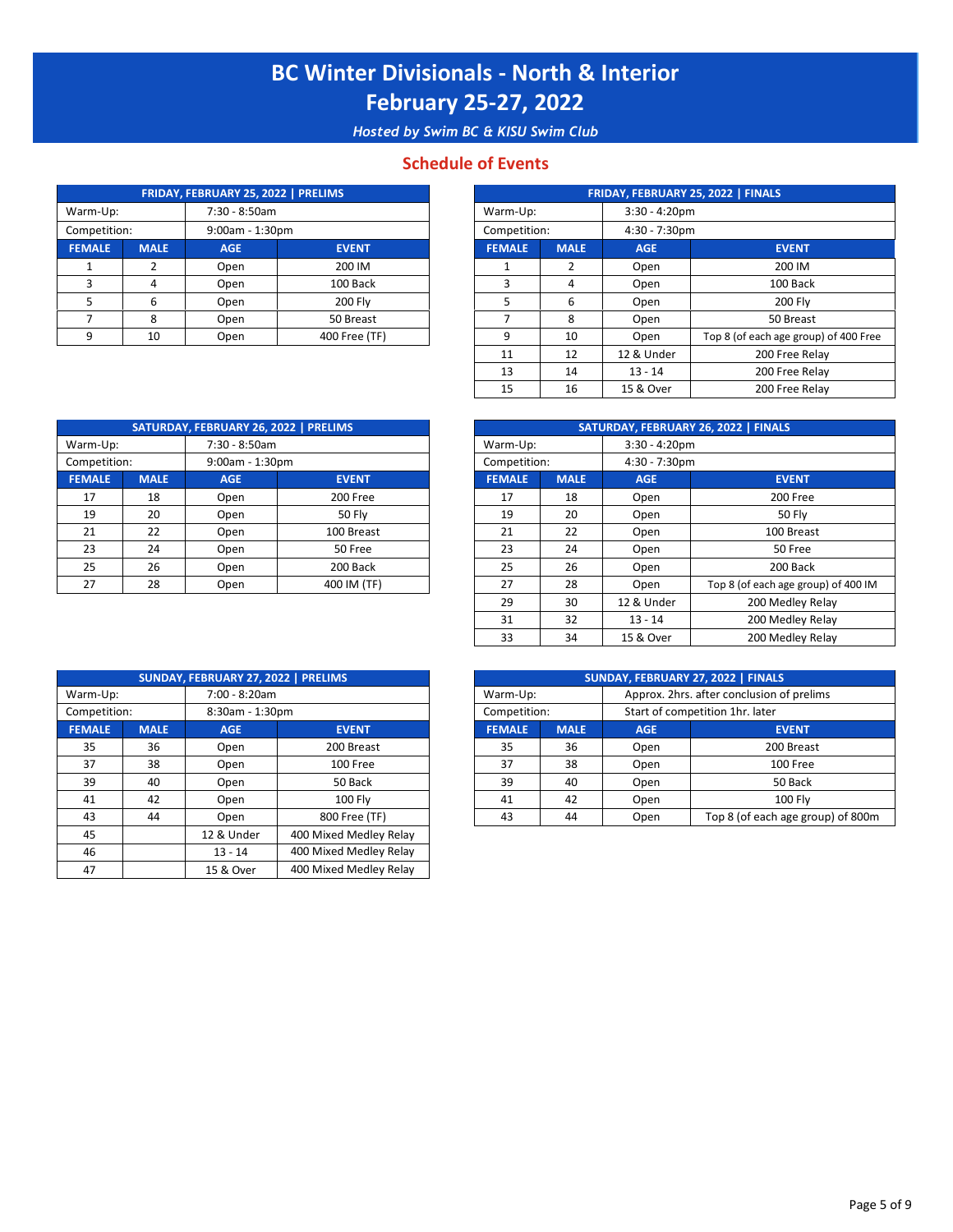*Hosted by Swim BC & KISU Swim Club*

#### **COVID SAFETY PLAN:**

A Technical Bulletin/Update on the COVID safety plan will be sent to all clubs in the Division in later January. This will include all the current facility and Public Health Orders. The health and safety of everyone involved will be a priority.

### **VISITING OFFICIALS:**

If you are interested in volunteering as an official, please complete the google form: <https://forms.gle/MjxetPQu4jJDph1N8>

#### **[LOCAL HOTELS:](https://forms.gle/MjxetPQu4jJDph1N8)**

**[Penticton Lakesi](https://forms.gle/MjxetPQu4jJDph1N8)de Resort and Conference Centre** (1.7 km from pool) 20 rooms are being held from \$89/night based on double occupancy (larger rooms available) When booking, Identify as "KISU Swim Meet" Call toll free 1 800 663 9400, Ext 1

**Days Inn and Conference Centre** (1.2 km from pool) 20 rooms held until Feb 4 at \$99/night When booking, use group code **CGDISM** Includes continental breakfast Call 250 493 6616 or book online at [wyndhamhotels.com](http://wyndhamhotels.com/)

**[Fairfield Pent](http://wyndhamhotels.com/)icton** (450 m, yes meters, from pool) 20 rooms held until Feb 1 at \$120/night When booking, use group code **PSMP** Includes hot continental breakfast Call 236 422 0821

**Hotel Penticton** (Ascend Hotel group) 750 m to pool

A variety of rooms available from single occupancy (king bed) to family suites (up to 6 people). Pet friendly. Prices range from \$105-\$135 per night Group name to access held rooms: **KISU divisional swim meet**. Group number: **CA93F1** Rooms held until Feb 5, 2022 Call 250 492 022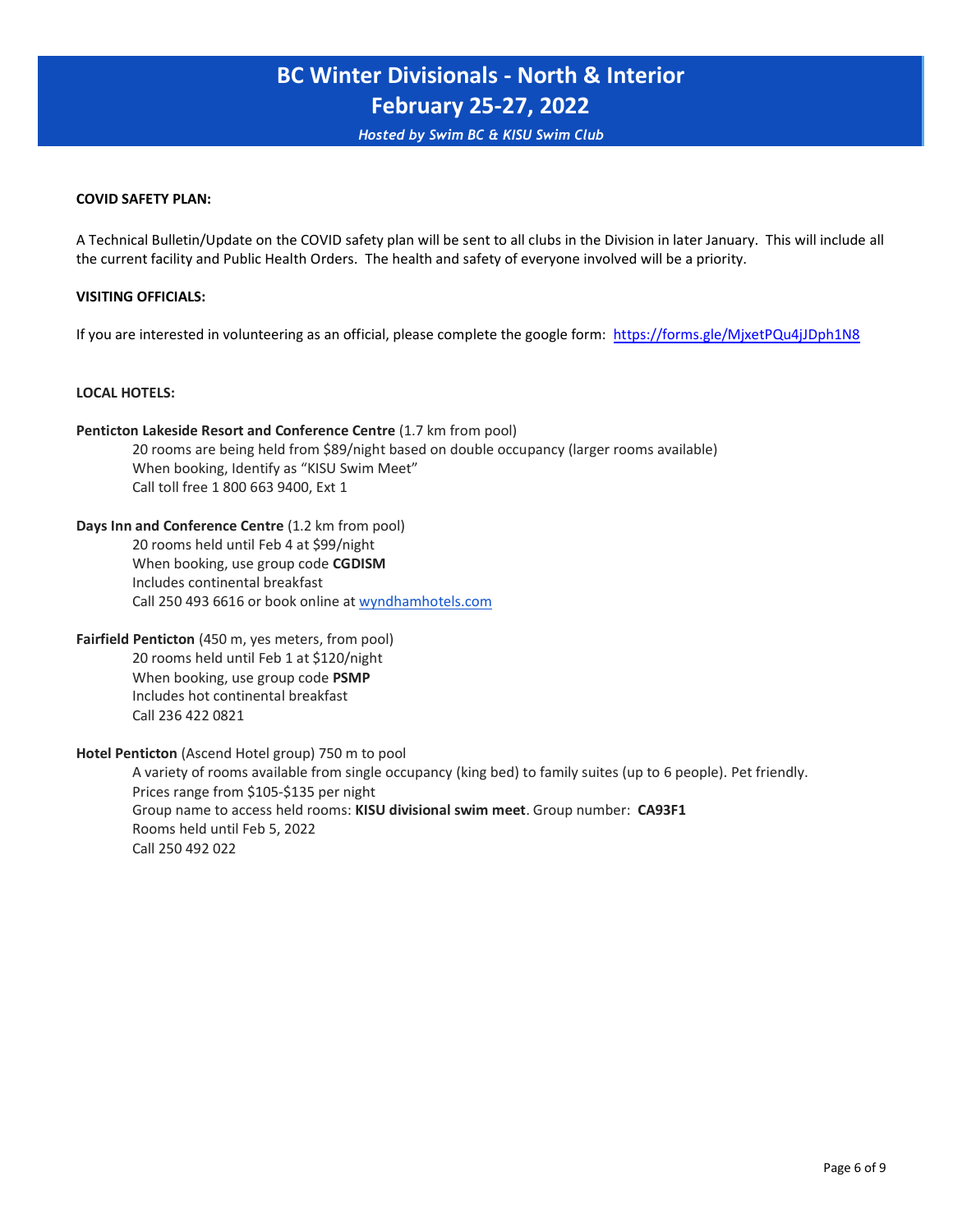*Hosted by Swim BC & KISU Swim Club*



## **COMPETITION WARM-UP SAFETY PROCEDURES**

Meet Management for all sanctioned Swim BC swimming competitions must ensure the following safety procedures are applied. It is incumbent on coaches, swimmers, and officials to work together to comply with these procedures during all scheduled warm-up periods. Coaches are requested to encourage swimmers to cooperate with Safety Marshals.

#### **GENERAL WARM-UP:**

- Swimmers must enter the pool **FEET FIRST** in a cautious manner, entering from a start or turn end only and from a standing or sitting position.
- $\Box$  Running on the pool deck and running entries into the pool are prohibited.
- $\Box$  Meet Management may designate the use of sprint or pace lanes during the scheduled warm-up time. Any such lane usage must be communicated through a pre-competition handout or announcement and visible through on deck signage.
- **Swim BC recommends that**, where lane density exceeds 20 swimmers per lane SC or 40 swimmers per lane LC, Meet Management split warm-up to ensure a safe environment (swimmers per lane) exists (i.e. by club, gender or age). A split warm up must be communicated in some fashion prior to the start of warm-up. This can be through a pre-competition handout or email, a technical meeting, or a general announcement.
- $\Box$  Diving starts shall be permitted only in designated sprint lanes. Only one-way swimming from the start end of sprint lanes is permitted.
- Pools with backstroke starting ledges available may offer a designated lane for backstroke starts, at meet management's discretion. (This is not mandatory if not enough general lane space is available for the number of swimmers in the meet.)
- $\Box$  Notices or barriers must be placed on starting blocks to indicate no diving during warm-up.
- Pre-event training shall be managed by the coaches and will have sufficient lifeguards on deck. There will be no Safety Marshals in place during pre-event training.
- $\Box$  Safety Marshals will not be in place during the competition in warm-up/warm-down pools.

#### **EQUIPMENT:**

- Kick Boards, Pull-Buoys, Ankle Bands, and Snorkels are permitted for use in the main warm-up pool during warm-up.
- $\Box$  Hand paddles and flippers are permitted for use in a secondary warm-up pool only (where available), at meet management's discretion and recommended only for national events or senior competitions.
- $\Box$  At meet management's discretion and based on available space, the Meet Manager may permit use of tubing or cord assisted sprinting in designated lanes and during specific times of the warm-up only. It is recommended that this only be allowed in secondary warm-up pools as space allows. Coaches are responsible for equipment reliability and use. This is recommended only for national events or senior competitions.

#### **VIOLATIONS:**

*It is recognized that there is a level of interpretation and common sense that must be applied when applying these guidelines. Diving headfirst quietly into an empty pool at the start of warm-up is not the same as diving headfirst into a crowded lane. Judgment and context are required. This section is specific to diving violations and not equipment.*

- Swimmers witnessed by a Safety Marshal diving or entering the water in a dangerous fashion may be removed, by the Meet Referee, without warning from their first individual event following the warm-up period in which the violation occurred and the alternates in that event notified should that event be a final. They may also receive a verbal warning from the Safety Marshal. Swimmers receiving verbal warnings will have their names and clubs registered with the Meet Manager and should subsequent violations occur the swimmer may be removed by the Referee without warning from their first individual event as noted above.
- $\Box$  In the case of a second offense during the same competition the swimmer may be removed from the remainder of the competition by the Meet Referee.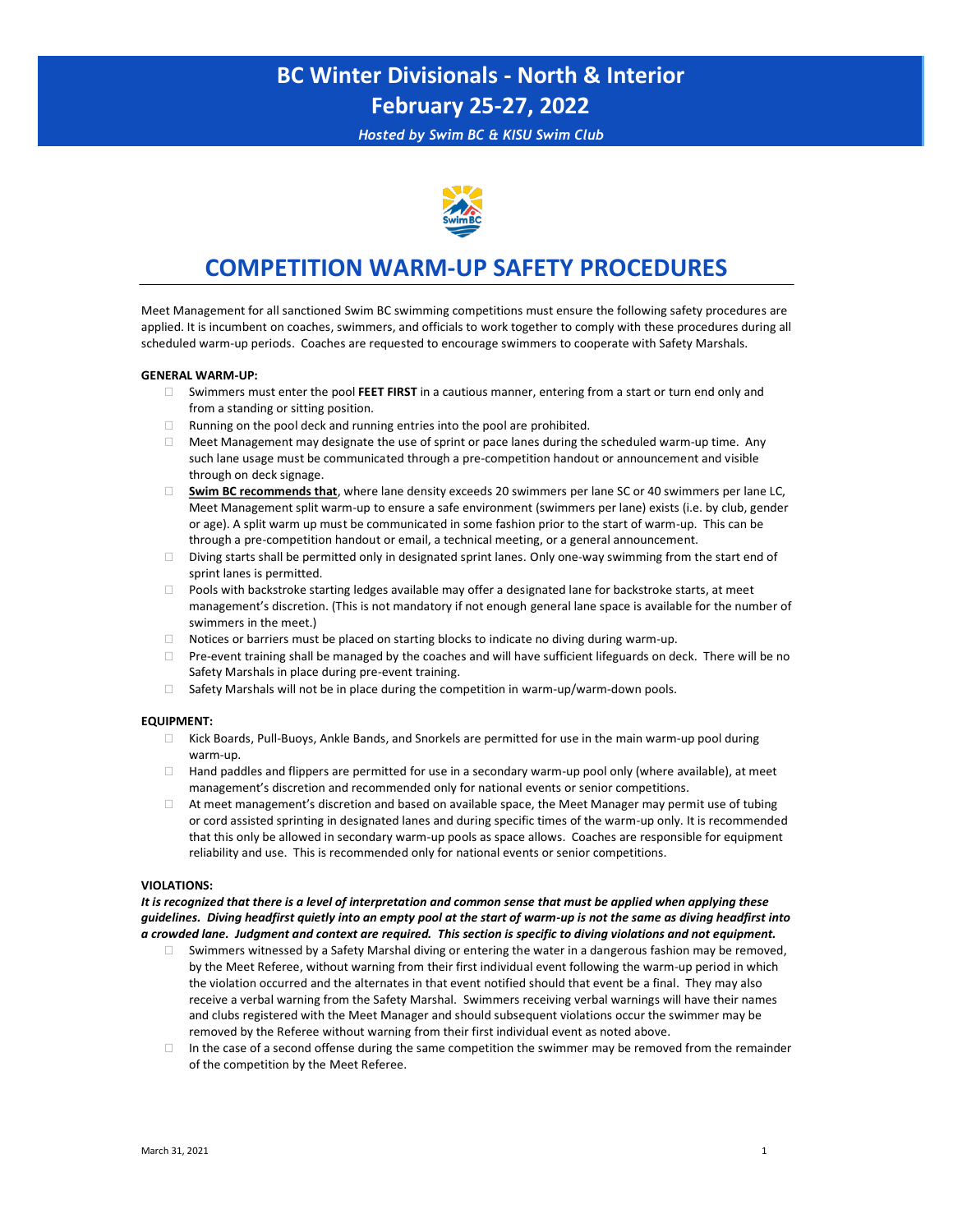*Hosted by Swim BC & KISU Swim Club*



#### **SAFETY MARSHALS:**

The Safety Marshal is a trained position designated by Meet Management. Safety Marshals shall:

- $\Box$  Be visible by safety vest;
- $\Box$  Be situated at each end of the competition pool and when applicable, similarly situated in designated warm-up pools when pre-competition warm-ups are scheduled;
- $\Box$  Actively monitor all scheduled warm-up periods;
- Ensure participants comply with warm-up safety procedures and report violations to the Referee.

A minimum of 2 safety marshals are recommended for each of the 25m warm-up pools in use during short course competitions, and a minimum of 4 safety marshals are recommended for 50m warm-up pools in use during long course competitions.

Depending on the level of competition, Safety Marshals have a role to help work with coaches and swimmers to ensure a safe warm-up environment. This may include educating a younger swimmer on the procedures or communicating a concern to a coach.

Judgment, tact and confidence is required and therefore the Safety Marshal should ideally be a more experienced official.

#### **PARA SWIMMER NOTIFICATION:**

Coaches are requested to notify Meet Manager, prior to the meet, of any Para swimmers participating in warm-ups. Meet Management may designate a Para swimmer lane for warm-up when necessary.

The following statement must appear in all Swim BC sanctioned meet information and posted notices: **"SWIM BC COMPETITION WARM-UP SAFETY PROCEDURES WILL BE IN EFFECT AT THIS MEET."**